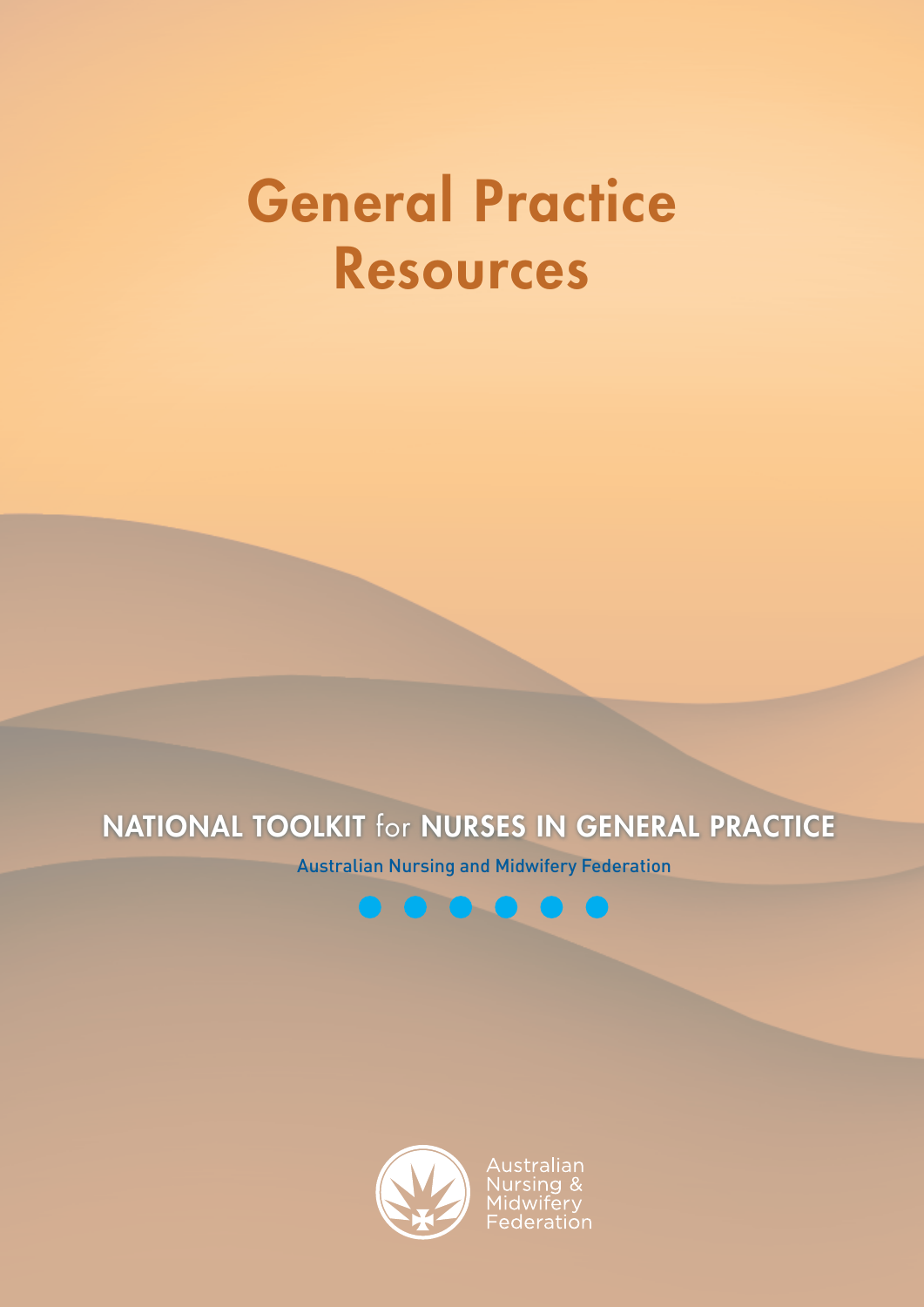# SECTION TWO: GENERAL PRACTICE RESOURCES

This section will assist the general practice team in recruitment of a nurse/s for their Practice. It will also assist nurses in understanding how they could prepare for a recruitment process in general practice and what they should be looking for in a potential employer.

In conjunction with the ANMF National Standards for Nurses in General Practice, the documents in this section will demonstrate the difference in scope of practice between registered nurses and enrolled nurses.

The general practice team should be aware that, in line with regulatory requirements, an enrolled nurse can only be employed if the Practice already currently employs a registered nurse/s, to provide clinical supervision.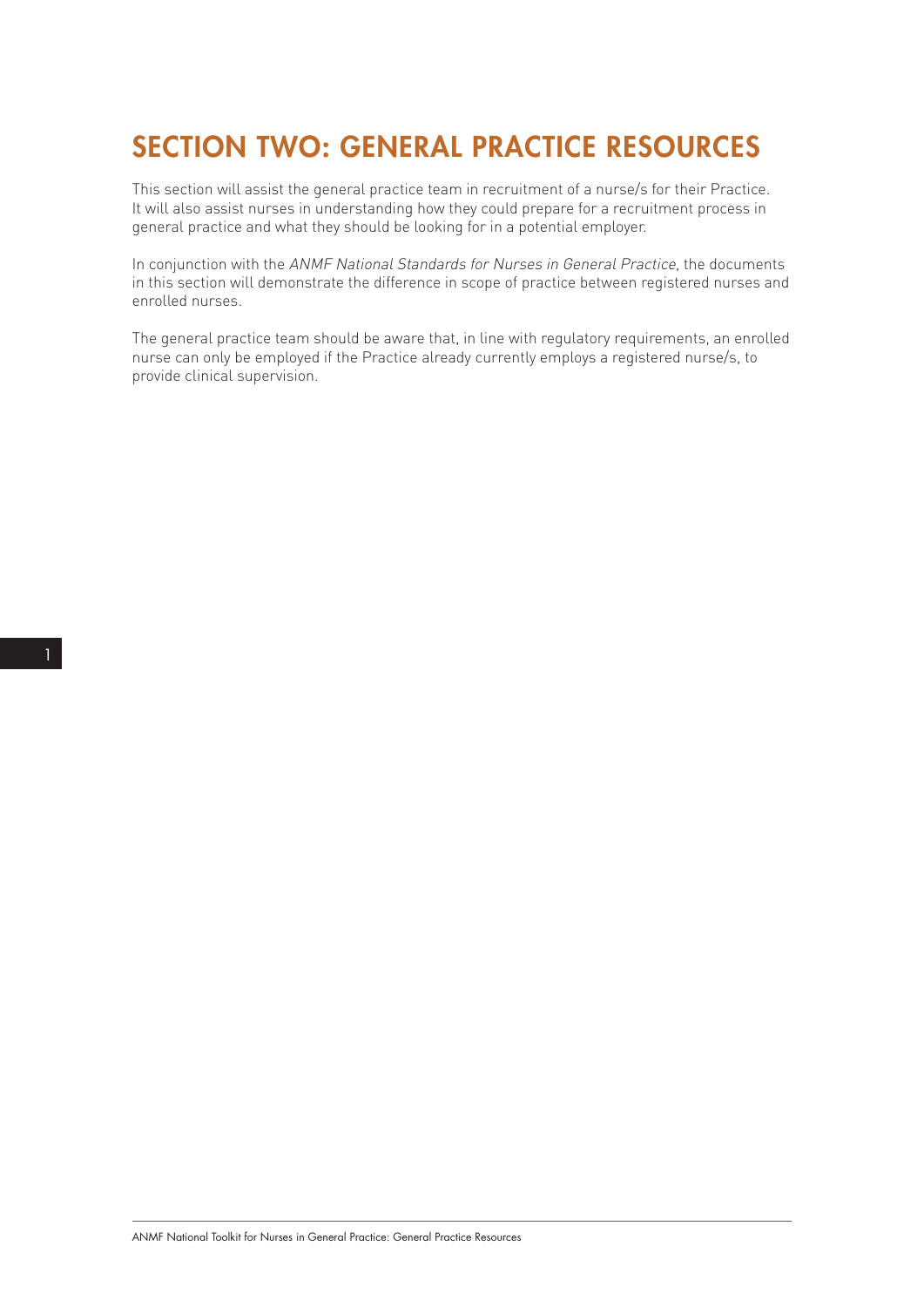# SECTION TWO - Part A: Sample Position **Descriptions**

# Sample position description for a registered nurse in general practice

#### **Title**

Registered Nurse

#### **Position Objective**

To provide comprehensive, evidence-based nursing care in the general practice setting.

#### **Reports to**

Practice Principal through the most senior registered nurse.

#### **Conditions of employment**

- State and Territory Australian Nursing and Midwifery Federation (ANMF) Branch negotiated agreement.
- Performance appraisal three months after commencement and every 12 months thereafter.
- Supervises enrolled nurses in the Practice as per the regulatory requirements (refer NMBA Standards for practice: Enrolled nurses).

#### **Qualifications**

Bachelor of Nursing or equivalent leading to registration with the Nursing and Midwifery Board of Australia (NMBA) as a registered nurse (RN).

#### **Key selection criteria**

#### **Essential**

- Registered as a registered nurse with the NMBA
- Able to work as part of a team
- Excellent verbal and written communication skills
- Current Working with Children Check (if State/Territory applicable)
- Information Technology (IT) skills

#### **Desirable**

- Post graduate qualification in primary health care nursing or associated area
- Experience working in a primary health care setting
- Experience in working with people across the lifespan

#### **Key requirements**

- **1. Demonstrates an understanding of primary health care principles and nursing in general practice**
	- Integrates the principles of primary health care into their practice.
	- Understands current national health priorities as they relate to nursing in general practice.
	- Identifies the broad health and social needs of the Practice community.
	- Articulates the various roles and responsibilities of the general practice team, in particular the RN and Enrolled nurse (EN) scopes of practice and the EN supervision requirements.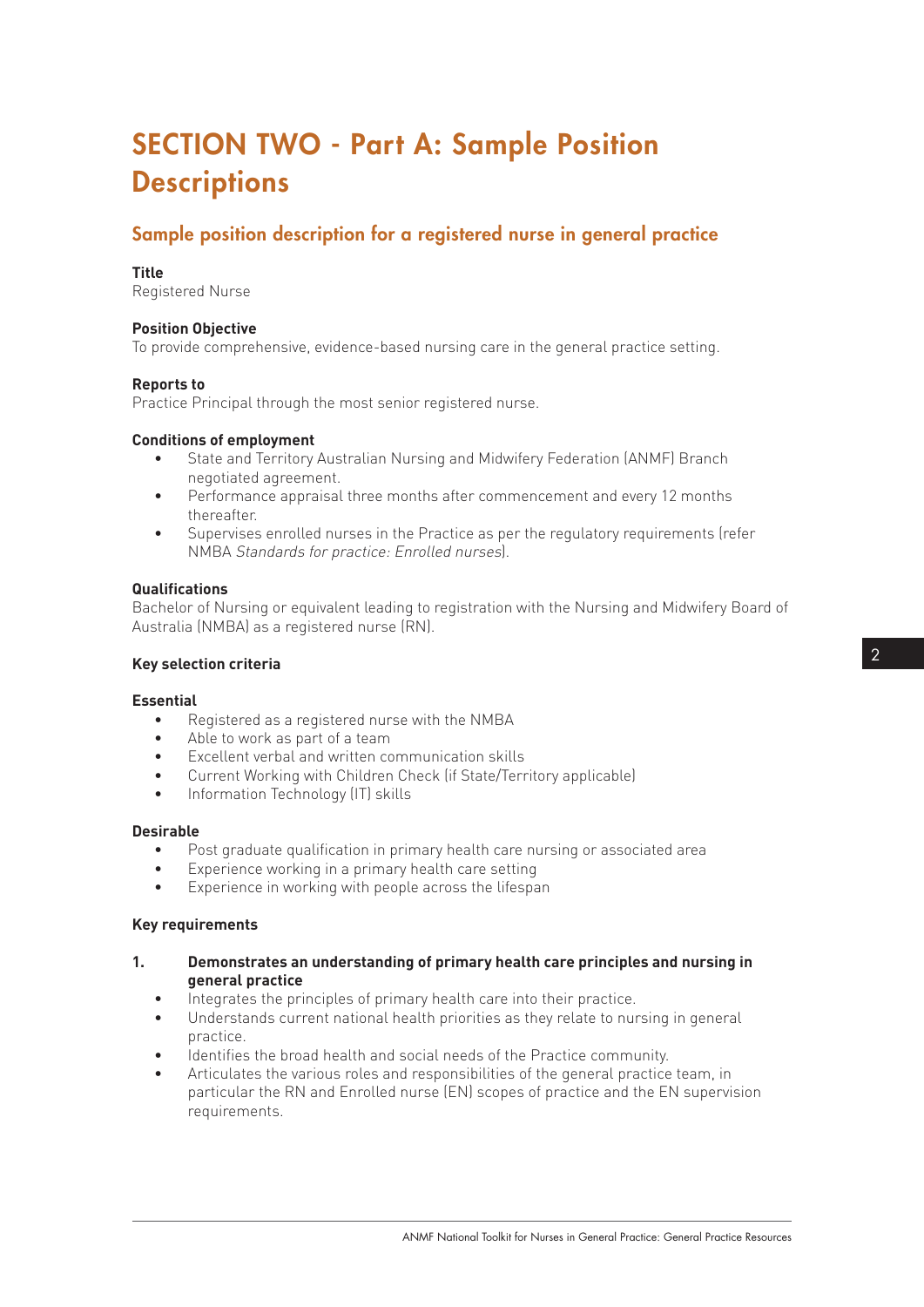- **2. Provides nursing care consistent with current nursing and general practice standards, guidelines, regulations and legislation**
	- Practices in accordance with current NMBA RN standards for practice.
	- Practices within individual scope of practice.
	- Provides appropriate supervision and delegation of clinical tasks to ENs
	- Understands and uses relevant Commonwealth, State/Territory legislation to inform nursing practice.

#### **3. Demonstrates nursing leadership**

- Provides collegial support and works in collaboration with other RNs and the broader general practice team.
- Undertakes mentoring of less experienced RNs, ENs, and students.
- Is accountable and takes responsibility for leading the delivery of nursing care within the practice.
- **4. Demonstrates the knowledge and skills to provide safe, effective and evidence-based nursing care**
	- Articulates an understanding of evidence-based practice and its application within nursing.
	- Demonstrates clinical reasoning in the application of clinical guidelines to nursing care.
	- Demonstrates respect for consumers regardless of their native language, cultural/ethnic background, sexual orientation, gender identity, socio-economic status, physical or mental capacity, values or beliefs in the delivery of primary nursing care.
	- Provides nursing care in a respectful and culturally safe manner for Aboriginal and Torres Strait Islander peoples.

#### **5. Undertakes nursing assessment and plans ongoing care**

- Appropriately and accurately uses validated assessment tools to evaluate current health status and/or risk of developing disease.
- Integrates consideration of the social determinants of health and lifestyle risk factors into nursing assessments.
- Uses sound nursing assessment skills in undertaking triage of consumers following evidence-based triage guidelines.
- Recognises when a more detailed assessment or intervention is required and seeks the input of other RNs, the General Practitioner (GP), or other relevant health professionals.
- **6. Effectively implements evidence-based health promotion and preventive care relevant to the Practice community**
	- Identifies, prioritises and develops strategies for evidence-based health promotion and preventive care relevant to the Practice population.
	- Demonstrates proficiency in the delivery of health promotion and preventive care within the RN scope of practice.
	- Conducts nurse clinics.
- **7. Builds and maintains professional and therapeutic relationships with consumers, their families and/or support person/s**
	- Uses effective communication and interpersonal skills to build trust, promote confidence and satisfaction, and empower consumers, their families and support persons.
	- Critically reflects on strategies used to engage with consumers, their families and support persons.
- **8. Demonstrates proficiency in the use of the information technology, clinical software and decision support tools to underpin health care delivery**
	- Understands the importance of accurate data entry to both the accuracy of clinical records and the ability to retrieve information
	- Demonstrates the ability to search IT systems to understand the demographics and health status of the Practice population.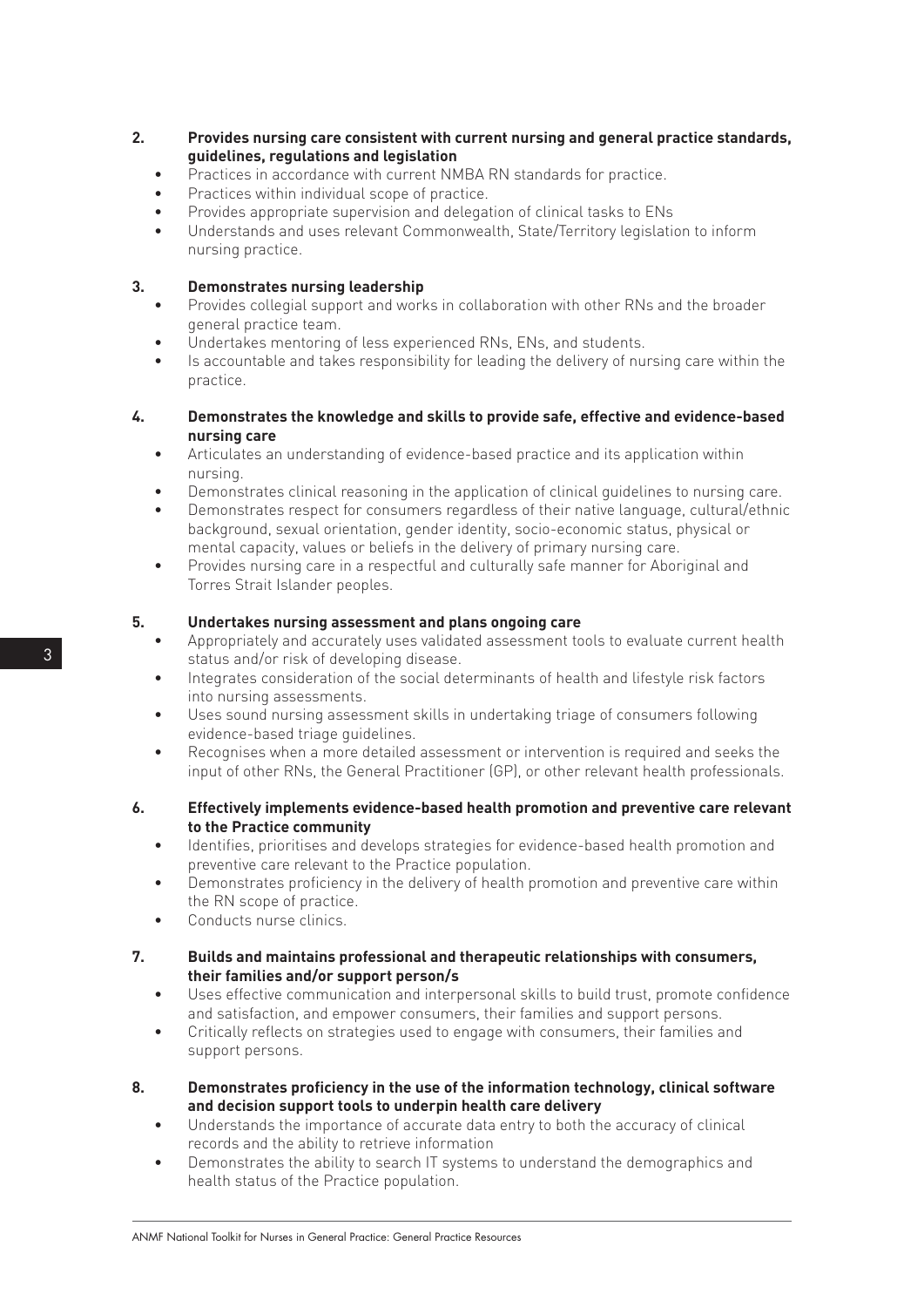- **9. Contributes to quality improvement and research activities to monitor and improve the standard of care provided in general practice**
	- Collaborates with other members of the general practice team to address potential or actual risk, near misses or safety breaches.
	- Actively participates in practice-wide quality improvement and research activities.
- **10. Participates in the development, implementation and evaluation of relevant policies and procedures**
	- Demonstrates knowledge of current policies and procedures and an understanding of their implications for nursing practice.
	- Assists in developing and reviewing relevant policies and procedures to ensure they reflect both best practice and the local context.
- **11. Effectively communicates, shares information and works collaboratively with the general practice team**
	- Initiates communication with other members of the general practice team regarding clinical care, workforce and environmental issues.
	- Actively promotes and supports a collaborative culture within the nursing and general practice team.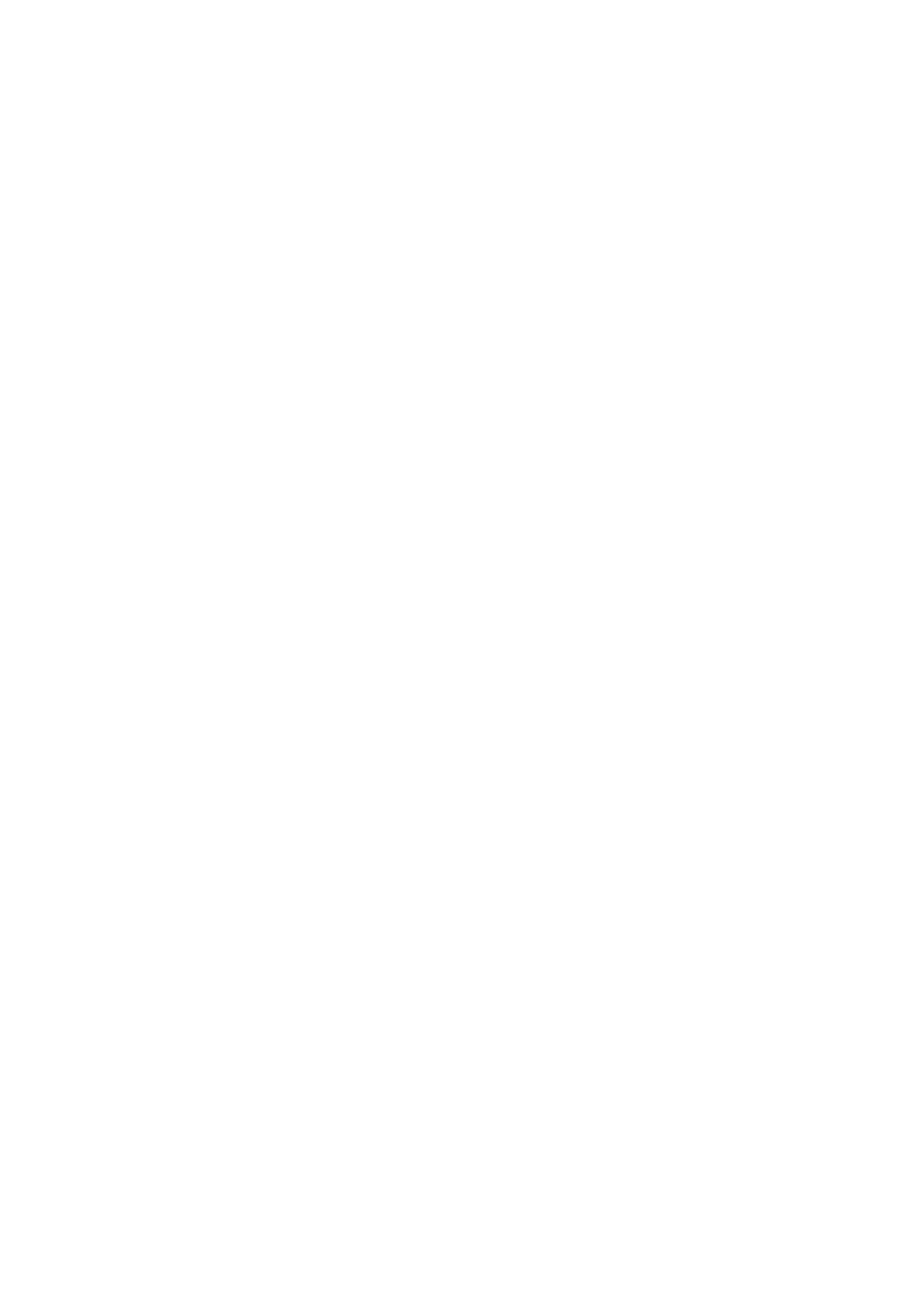# Sample position description for an enrolled nurse in general practice

#### **Title**

Enrolled Nurse

#### **Position Objective**

To provide comprehensive, evidence-based nursing care in the general practice setting in collaboration with, and under the supervision of, the registered nurse.

#### **Reports to**

Practice Principal through the most senior registered nurse.

#### **Conditions of employment**

- State and Territory Australian Nursing and Midwifery Federation (ANMF) Branch negotiated agreement.
- Performance appraisal three months after commencement and every 12 months thereafter.
- Works under the supervision of the registered nurses in the Practice as per the regulatory requirements (refer NMBA Standards for practice: Enrolled nurses).

#### **Qualifications**

Diploma of Nursing or equivalent leading to registration with the Nursing and Midwifery Board of Australia (NMBA) as an enrolled nurse (EN).

#### **Key selection criteria**

#### **Essential**

- Registered as an enrolled nurse with the NMBA
- Able to work as part of a team
- Excellent verbal and written communication skills
- Current Working with Children Check (if State/Territory applicable)

#### **Desirable**

- Experience working in a primary health care setting
- Experience in working with people across the lifespan

#### **Key requirements**

- **1. Demonstrates an understanding of primary health care principles and nursing in general practice**
	- Practices in a manner consistent with the principles of primary health care.
	- Articulates the various roles and responsibilities of the general practice team, in particular, EN supervision requirements and the EN scope of practice.
- **2. Provides nursing care consistent with current nursing and general practice standards, guidelines, regulations and legislation**
	- Identifies current NMBA EN standards for practice.
	- Practices within individual scope of practice.
	- Undertakes delegated clinical tasks under the supervision of an RN.
	- Seeks advice from the supervising RN when faced with situations outside of their scope of practice.

#### **3. Demonstrates nursing leadership**

- Provides collegial support to other ENs.
- Assists in the orientation of staff new to the general practice.
- Takes responsibility for delegated tasks.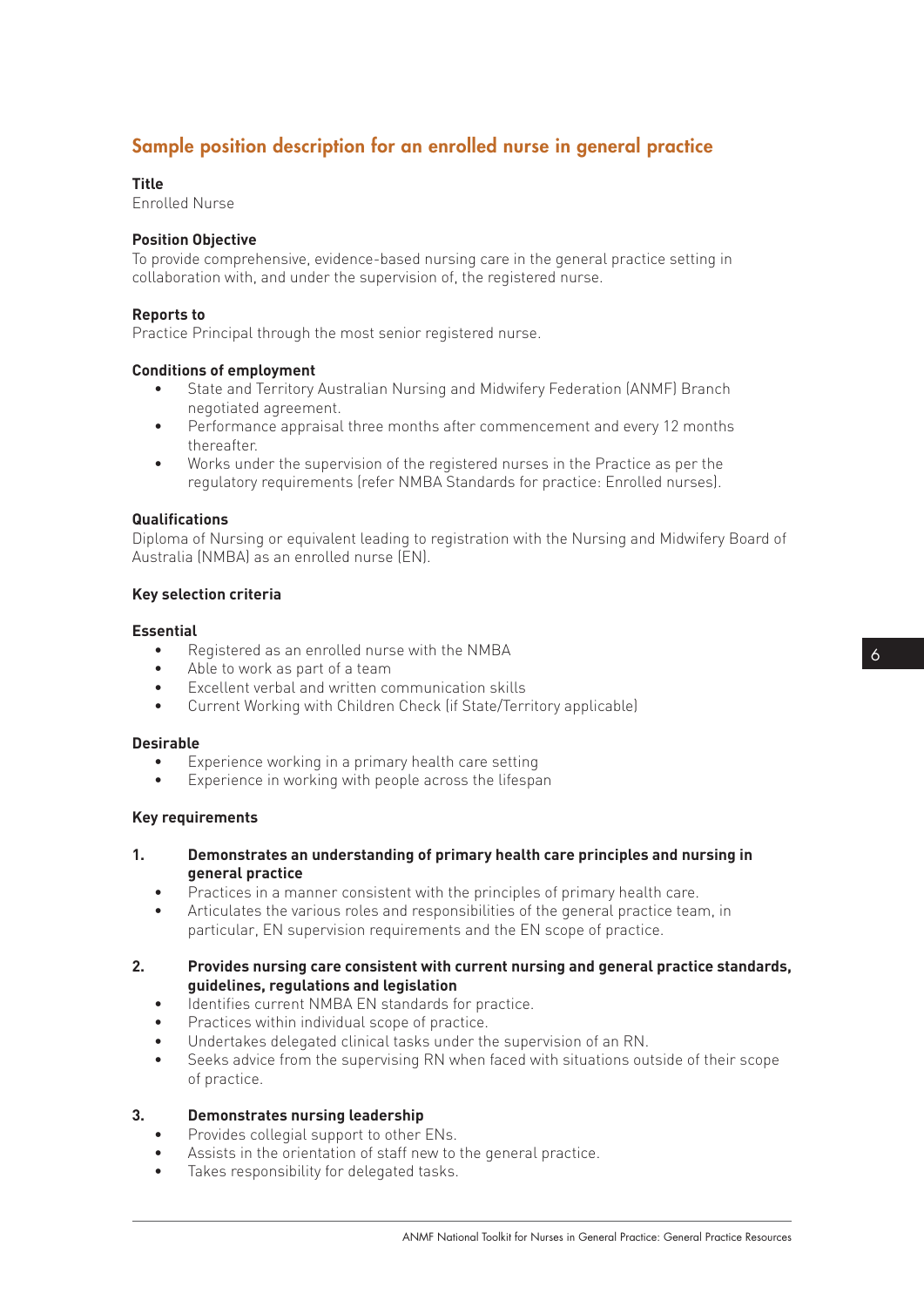- **4. Demonstrates the knowledge and skills to provide safe, effective and evidence-based nursing care**
	- Identifies the role of evidence in the provision of quality nursing care.
	- Applies appropriate clinical skills and reasoning to undertake delegated clinical care within the EN scope of practice.
	- Demonstrates respect for consumers regardless of their native language, cultural/ethnic background, sexual orientation, gender identity, socio-economic status, physical or mental capacity, values or beliefs in the delivery of primary nursing care.
	- Provides nursing care in a respectful and culturally safe manner for Aboriginal and Torres Strait Islander peoples.

#### **5. Undertakes nursing assessment and plans ongoing care**

- Demonstrates proficiency in a range of data gathering techniques and nursing assessment skills within the EN scope of practice.
- Recognises the impact of the social determinants of health on consumers.
- Appropriately and accurately records data gathered in a timely manner to contribute to the nursing assessment.
- **6. Effectively implements evidence-based health promotion and preventive care relevant to the Practice community**
	- Provides relevant evidence-based health promotion and preventive care relevant within the EN scope of practice.
	- Assists the RN to provide health promotion and preventive care activities, including nurse clinics.
- **7. Builds and maintains professional and therapeutic relationships with consumers, their families and/or support person/s**
	- Practices in a manner that recognises the nature of professional and therapeutic relationships in the general practice setting.
	- Uses effective communication and interpersonal skills to build trust, and promote confidence and satisfaction.
- **8. Demonstrates proficiency in the use of the information technology, clinical software and decision support tools to underpin health care delivery**
	- Understands the importance of accuracy in entering computerised data.
	- Demonstrates the ability to retrieve information from IT systems
- **9. Contributes to quality improvement and research activities to monitor and improve the standard of care provided in general practice**
	- Identifies, documents and reports potential or actual risk, near misses or safety breaches within the Practice to the supervising RN.
	- Actively participates in practice-wide quality improvement and research activities as delegated by the RN.
- **10. Participates in the development, implementation and evaluation of relevant policies and procedures**
	- Demonstrates knowledge of current policies and procedures.
	- Identifies and reports issues with current policies and procedures when applied in practice, to the supervising RN
- **11. Effectively communicates, shares information and works collaboratively with the general practice team**
	- Uses appropriate communication and interpersonal skills to build collegial relationships within the general practice team.
	- Regularly and effectively communicates with the supervising RN and shares relevant information.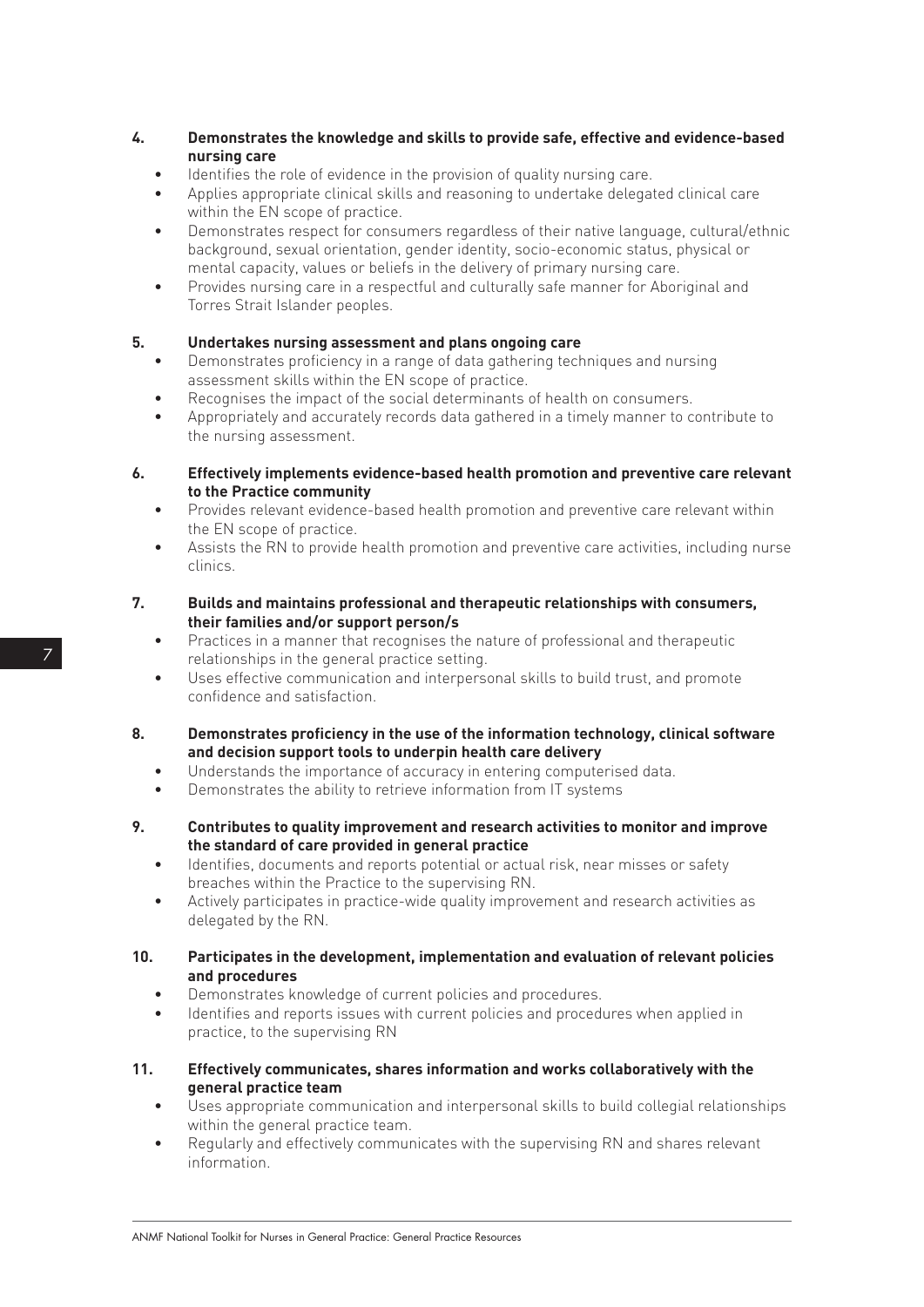# SECTION TWO - Part B: Sample Position **Advertisements**

### Sample advertisement for a registered nurse position

**Position: Registered Nurse Position Type: Permanent part-time Company Name:** Purple Ray Clinic **Location:** Adelaide **Salary:** In accordance with the Practice's Enterprise Bargaining Agreement 2014 **Education Level:** Bachelor Degree or equivalent as determined by the Nursing and Midwifery Board of Australia

#### **The Practice**

An opportunity is currently available for a registered nurse to work in a permanent part time position in our family friendly Practice. We have a total of six nurses within the Practice who work flexible hours over the working week. Our large Practice has many opportunities for professional development and is dedicated to person-centred care. The position is reportable to the senior registered nurse (RN).

#### **The Position**

The role will include:

- Using sound nursing assessment skills in undertaking triage of people receiving care, following evidence-based triage guidelines
- Using comprehensive clinical skills and reasoning to undertake nursing care within the RN scope of practice
- Integrating the principles of primary health care into practice
- Delivery of health promotion and preventative care
- Use of effective communication and interpersonal skills to build trust, promote confidence and satisfaction, and to empower clients and their families.
- Providing collegial support and working in collaboration with other registered nurses and the broader general practice team
- Supervising enrolled nurses employed in the Practice
- Providing nursing care in a respectful and culturally safe manner
- Managing the IT database for the client reminder/recall system

#### **Essential Criteria**

- Current registration as a registered nurse with the Nursing and Midwifery Board of Australia
- A genuine interest in primary care
- Demonstrated communication and interpersonal skills
- Current Working with Children Check.

#### **Desirable Criteria**

- Experience in primary care is preferred but not essential as we have a supportive transition program for nurses coming from other areas of practice.
- Completion of an authorised immunisation course.

#### **Contact Details**

For further information please contact Carol Ray, phone: XXX and email: XXX

Please forward your application including a covering letter and curriculum vitae by *date, month* and year to email address: \*\*\*\*\*\*\*\*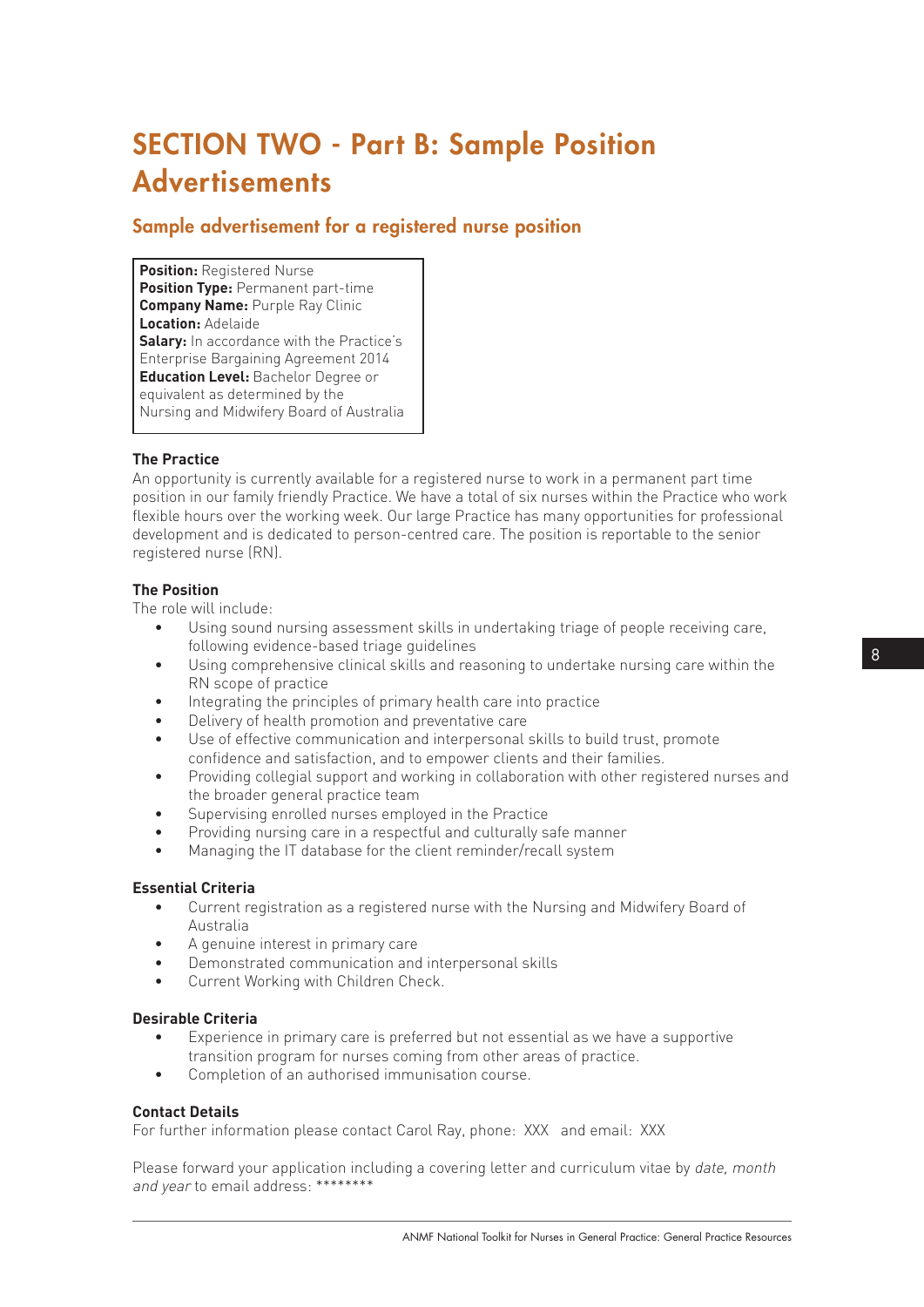## Sample advertisement for an enrolled nurse position

**Position:** Enrolled Nurse **Position Type:** Permanent part-time **Company Name:** Red River Practice **Location:** Queensland **Salary:** In accordance with the Practice's Enterprise Bargaining Agreement 2014 **Education Level:** Diploma of Nursing or equivalent as determined by the Nursing and Midwifery Board of Australia (NMBA)

#### **The Practice**

An opportunity is currently available for an enrolled nurse to work in a permanent full time position in our large Practice. The Red River Practice, one of four Practices across the Rivers Practice Network, accommodates flexible hours over the working week. We provide excellent support for enrolled nurses. The position reports to the senior registered nurse.

#### **The Position**

The role will include:

- Applying appropriate clinical skills and reasoning to undertake nursing care delegated by the registered nurse, within the enrolled nurse scope of practice.
- Providing nursing care consistent with current evidence-based practice in consultation with the registered nurse.
- Safely undertaking triage of people receiving care, based on standard protocols.
- Using effective communication and interpersonal skills to build trust, promote confidence and satisfaction.
- Working under the supervision of a registered nurse and in collaboration with other nurses and the broader general practice team.
- Providing nursing care in a respectful and culturally safe manner.

#### **Essential Criteria**

- Current registration as an enrolled nurse with the NMBA
- A genuine interest in primary care
- Current Working with Children Check.

#### **Desirable Criteria**

Experience in primary care is preferred but not essential as we have a supportive transition program for enrolled nurses.

#### **Contact Details**

For further information please contact Julie Pitt, phone: XXX and email: XXX

Please forward your application including a cover letter and curriculum vitae by date, month and year to email address: \*\*\*\*\*\*\*\*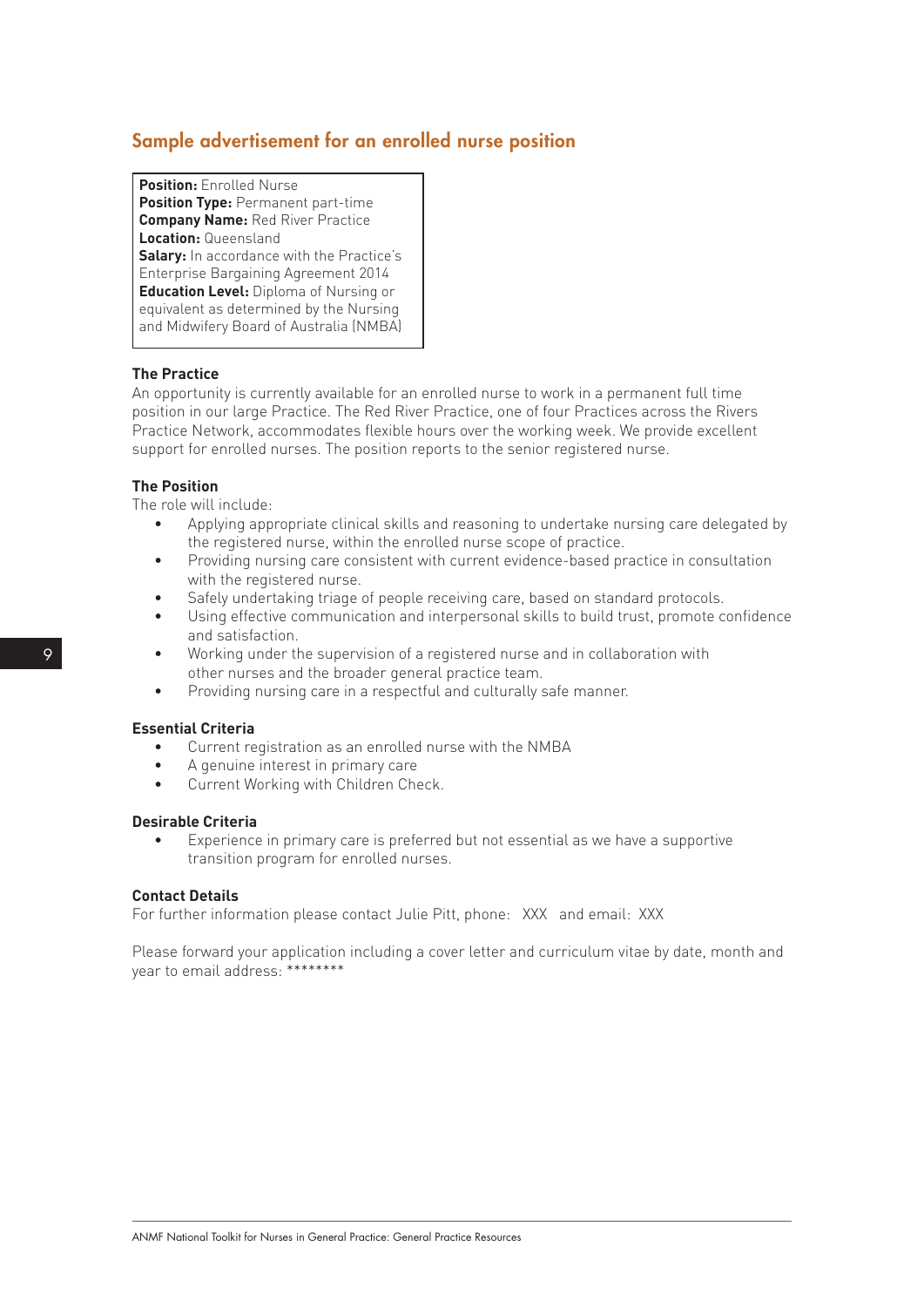# SECTION TWO - Part C: Sample Interview **Questions**

### Sample interview questions for a registered nurse position

The following sample interview questions were developed as a resource for both the nurses and midwives working in general practice, and the employer. They are not in a particular order and users should only select questions relevant to the associated position.

- **1. Introductions**
- **2. Can you please describe what you think are the key role requirements for a nurse working in general practice?**
- **3. What contribution do you think you could make to our team?**
- **4. Can you tell me about a time you were faced with conflicting priorities in managing your time? How did you determine what was top priority?**
- **5. Interacting with others can be challenging at times. Have you ever experienced difficulty getting along with a team member at work? Tell me about a specific time this happened and how you handled the situation?**
- **6. What experience have you had in database management and call back systems? Are you familiar with any particular system such as Best Practice or Medical Director?**
- **7. Describe a situation in which you saw a problem and took action to correct it rather than waiting for someone else to act.**
- **8. What sort of management style do you prefer to work with?**
- **9. In your most recent nursing position can you tell us about your major responsibilities?**
- **10. As a nurse within this practice you will be working with other health care professionals. Can you tell us about your experience working within teams and if you have had any experience managing teams?**
- **11. Can you tell us about a time where you delegated a task to an enrolled nurse and outline your responsibilities in delegating this task?**
- **12. Can you describe the experience you have had with immunisation and cold chain management?**
- **13. Can you tell us why you applied for the position at this Practice?**
- **14. What do you think are some of the main health issues for our clients and how do you think this general practice can contribute to the health of this community?**
- **15. Can you tell us about a time when a client or their family member made a complaint and how you managed it?**
- **16. How do you keep up to date with best practice?**
- **17. Can you describe a time where you enhanced a client's experience with the care you provided?**
- **18. Do you have any questions for us?**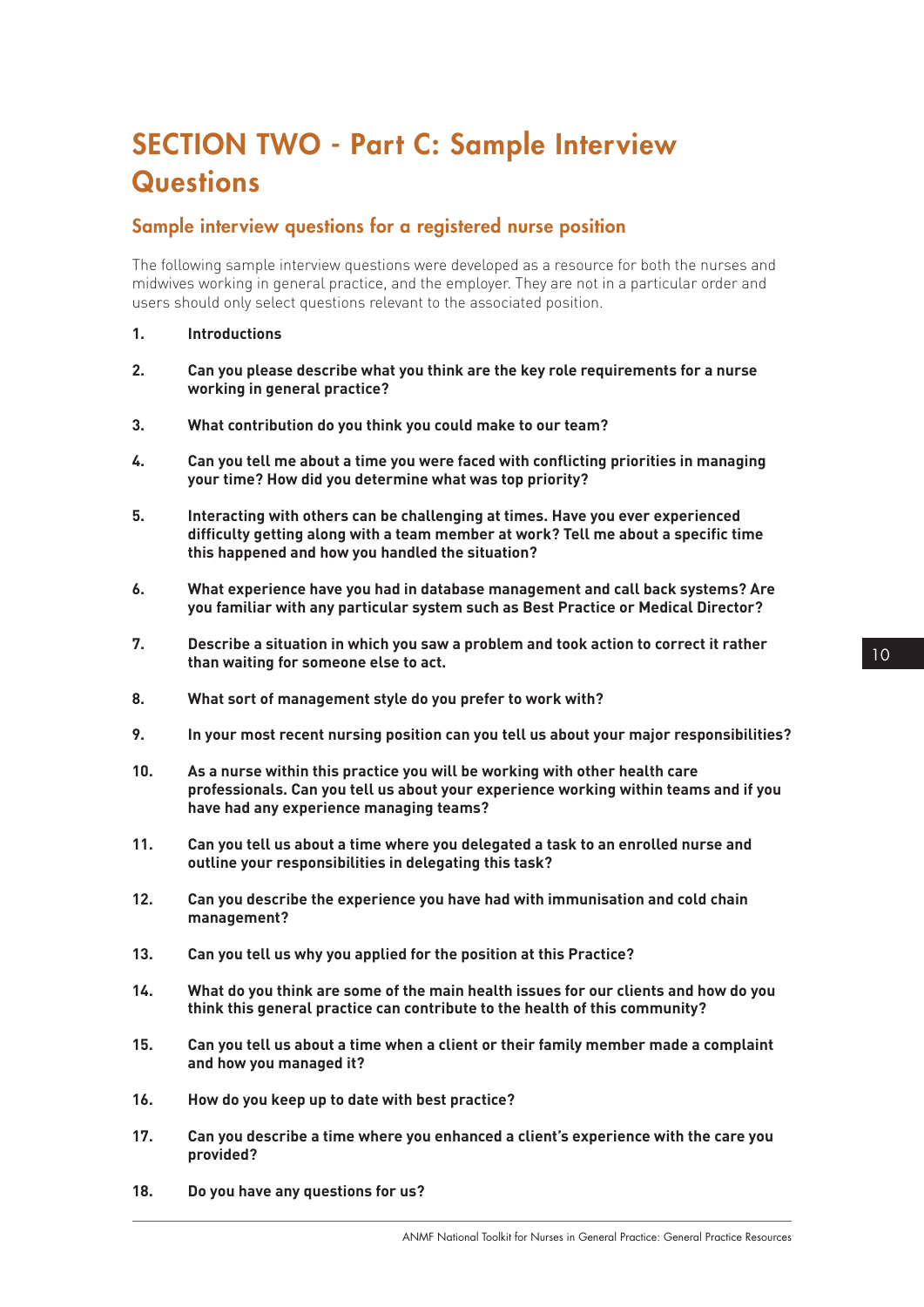### Sample questions and issues for the registered nurse to raise with the potential employer

- **1. Consider clarifying anything you may be unsure about in the position description.**
- **2. If the position description does not clearly identify, you may want to ask this future employer to whom the position is directly reportable.**
- **3. What are the current available shifts?**
- **4. Are there any on call requirements?**
- **5. How does the employer support nurses and midwives to undertake CPD activities?**
- **6. On average can you tell me how many nurses work per shift?**
- **7. What is the enrolled nurse to registered nurse ratio? Is there always a registered nurse rostered on to supervise the practice of the enrolled nurse as per NMBA requirements?**
- **8. What is the enterprise agreement which covers this position's employment terms and conditions?**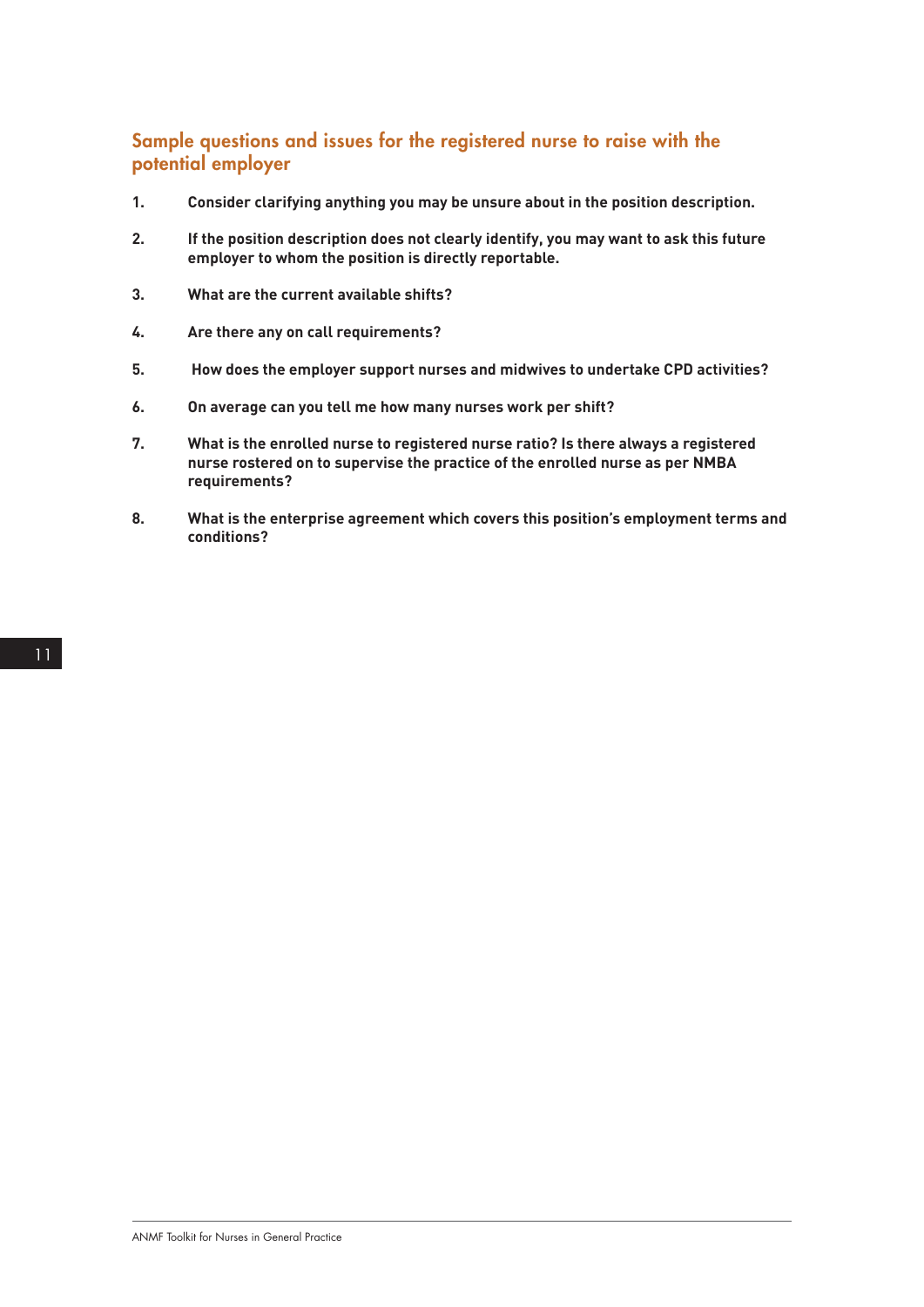## Sample interview questions for an enrolled nurse position

The following sample interview questions were developed as a resource for both the nurses working in general practice, and the employer. They are not in a particular order and users should only select questions relevant to the associated position.

- **1. Introductions**
- **2. Can you please tell us what you think are the key role requirements for an enrolled nurse working in general practice?**
- **3. What contribution do you think you could make to our team?**
- **4. Can you tell me about a time you were faced with conflicting priorities in scheduling your time? How did you determine what was top priority and who did you communicate this to?**
- **5. Interacting with others can be challenging at times. Have you ever had difficulty getting along with a team member at work? Tell me about a specific time this happened and how you handled the situation?**
- **6. What experience have you had in database management and call back systems? Are you familiar with any particular system such as Best Practice or Medical Director?**
- **7. Describe a situation in which you saw a problem and took action to correct it rather than wait for someone else to act.**
- **8. What sort of management style do you prefer to work with?**
- **9. In your most recent nursing position can you tell us about your major responsibilities?**
- **10. Can you tell us about a time where you were delegated a task by a registered nurse that you believed was outside of your scope of practice, and how you managed the situation?**
- **11. Do you have a notation on your registration regarding medication administration?**
- **12. Can you tell us why you applied for the position at this Practice?**
- **13. What sort of activities do you participate in to keep yourself up to date with professional issues?**
- **14. As an enrolled nurse working in this Practice you will be working with other health care professionals. Can you tell us about your experience working within teams?**
- **15. Can you tell us about a time when a client or their family member made a complaint and how you managed it?**
- **16. Can you describe a time where you enhanced a person's experience with the care you provided?**
- **17. What would you do if a member of the Practice team who wasn't a registered nurse delegated clinical care to you?**
- **18. Do you have any questions for us?**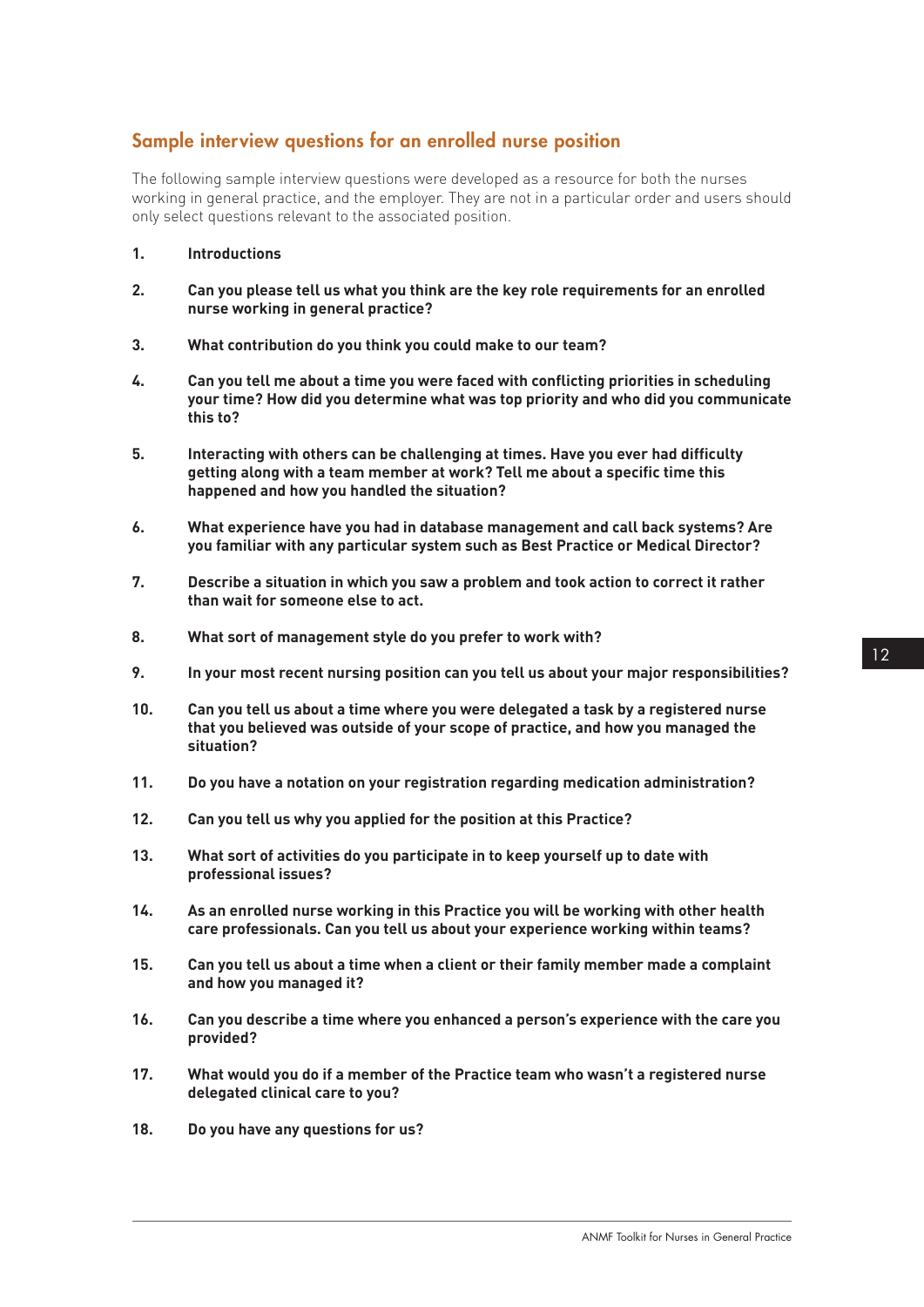### Sample questions and issues for the enrolled nurse to raise with the potential employer

- **1. Consider clarifying anything you may be unsure about in the job description.**
- **2. If the position description does not clearly identify, you may want to ask this future employer who the position directly reports to.**
- **3. What are the current available shifts?**
- **4. How does the employer support enrolled nurses to undertake CPD activities?**
- **5. On average can you tell me how many nurses work per shift?**
- **6. What is the enrolled nurse to registered nurse ratio? Is there always a registered nurse rostered on to supervise the practice of the enrolled nurse as per NMBA requirements?**
- **7. What is the enterprise agreement which covers the position's employment terms and conditions?**